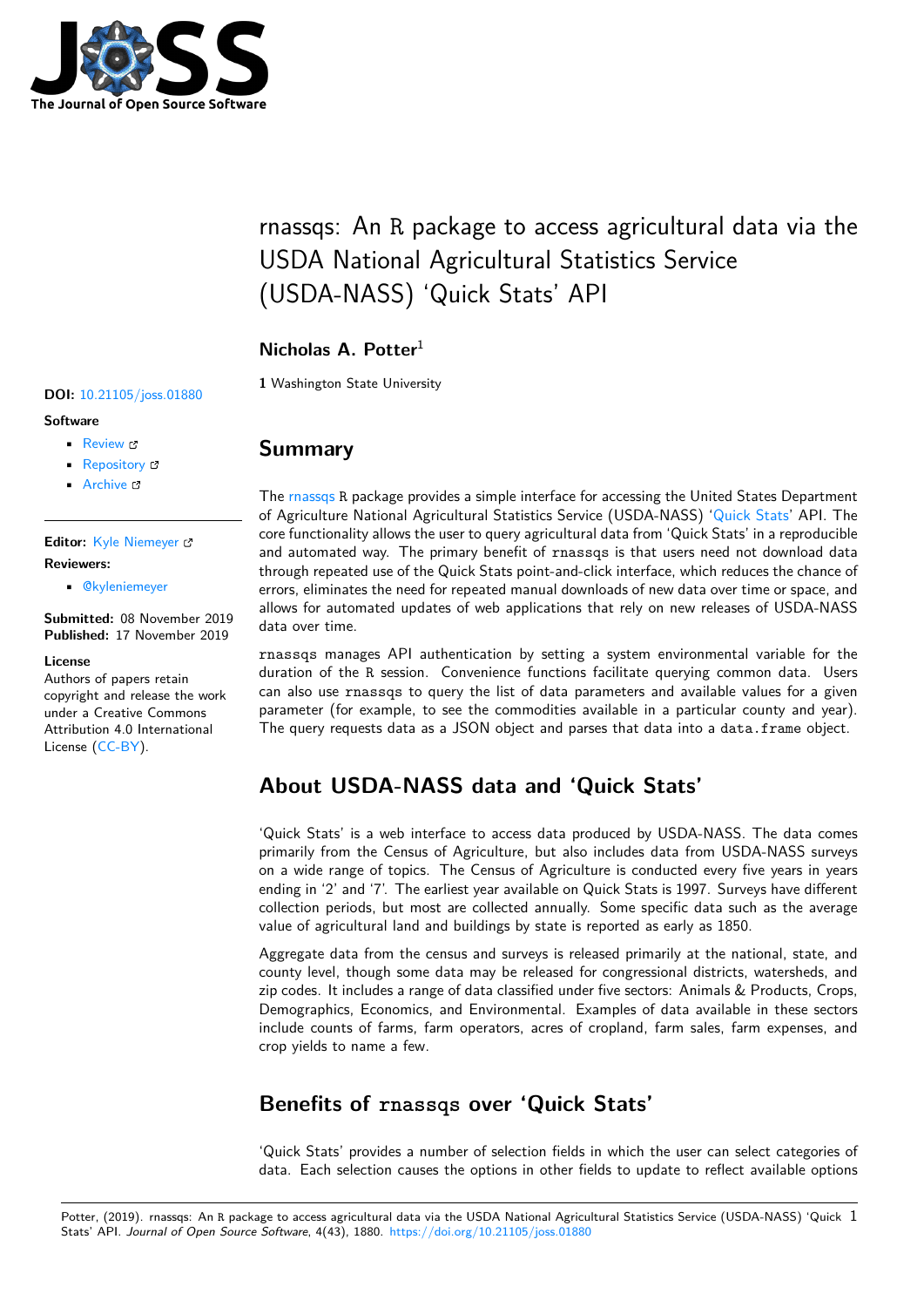

available options based on other selections that the user has made. This makes the selection of multiple different variables an at times frustrating process. In addition, data requests are limited to 50,000 records. If a user wants to access more records they must manually subset their data request. For example, requesting crop yields by county for all counties and census years for 1997 to 2017 requires either downloading each state's counties separately or, where possible, downloading all counties for each year separately. The Quick Stats interface works well for quick access or a single use. However, there are several cases in which the 'Quick Stats' interface is not ideal:

- Requests for a combination of measures, years, and geographies that exceed 50,000 records.
- Requests for newly released data that are identical to previous requests.
- Requests that are reproducible.

rnassqs addresses each of these issues by making the 'Quick Stats' API accessible with R code. This allows the user to loop over a series of requests to address the first issue, to execute (perhaps automated on a schedule) a data request repeatedly to access new data with the same query to address the second, and to make code available that allows others to reproducibly access the same data to address the third.

For example, there are currently there are currently 332,125 records of crop yields in all U.S. counties from 2000 to 2018. Accessing this data through 'Quick Stats' would require manually selecting either a set of years or a set of states to reduce each request to less than 50,000 records and then aggregating that data. With rnassqs this can be done with:

```
# Access yields for all counties and all crops
params <- list(sector_desc = "CROPS",
               group_desc = c("FIELD CROPS", "FRUIT & TREE NUTS",
                              "HORTICULTURE", "VEGETABLES"),
               statisticcat_desc = "YIELD",
               agg_level_desc = "COUNTY")
# Get all years from 2000 to 2018 in a list of data.frames
data_list <- lapply(2000:2018, function(yr) {
  params$year <- yr
 rnassqs::nassqs(params, url_only = TRUE)
})
# Aggregate the list of data.frames into a single data.frame
d <- do.call("rbind", data_list)
```
This results in significant time savings, increases the reproducibility of the data, and allows for easy updating of the request when a new year is made available.

#### **Alternatives to rnassqs**

USDA-NASS also provides FTP access to text data files $<sup>1</sup>$ . By accessing the data via FTP users</sup> can avoid using the selection interface of 'Quick Stats' and avoid limitations on the number of records per request, but do not resolve issues of automated repeated requests or of making data requests reproducible. Other R packages have also been released since the development of rnassqs that provide access to Quick Stats data, [t](#page-1-0)hough somewhat differently, include usdarnass and tidyUSDA, which uses US Census maps to create maps of Quick Stats data.

Potter, (2019). rnassqs: An R package to access agricultural data via the USDA National Agricultural Statistics Service (USDA-NASS) 'Quick 2Stats' API. *Journal of Open Source Software*, 4(43), 1880. https://doi.org/10.21105/joss.01880

<span id="page-1-0"></span><sup>1</sup>Available at: ftp://ftp.nass.usda.gov/quickstats/